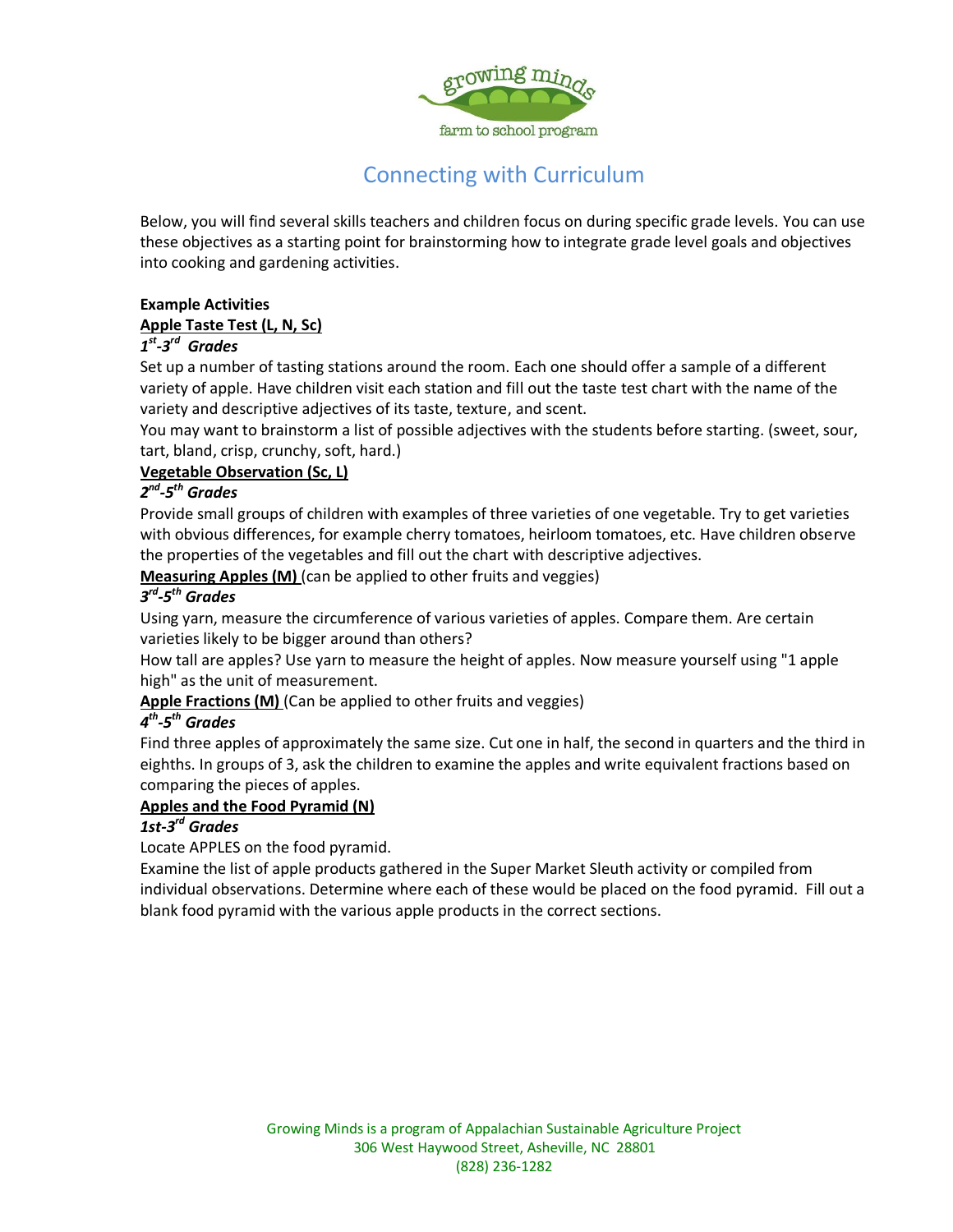

#### **Kindergarten**

- Exploring a variety of foods and beverages for good health, including those that are unfamiliar and culturally diverse
- Associate common foods with their origins
- Sharing something equally between two people, then explaining
- Working in small groups
- Compare attributes of two objects using appropriate vocabulary (color, weight, height, width, length, texture)
- Count objects in a set.
- Estimate quantities fewer than or equal to 10.
- Identify, build, draw, and name triangles, rectangles, and circles; identify, build, and name spheres and cubes.
- Compare geometric shapes (identify likenesses and differences).
- Sort and classify objects by one attribute
- Create and extend patterns with actions, words, and objects.
- Develop and use a vocabulary associated with the properties of materials: Color, Size, Shape, and Texture.
- Describe how objects look, feel, smell, taste, and sound using their own senses.
- Observe that objects can be described and sorted by their properties.
- Use new vocabulary in own speech and writing.
- Maintain conversation and discussions when attending to oral presentations.
- Taking turns expressing ideas and asking questions.
- Recognize that families and groups have similarities and differences.
- Compare and contrast customs of families in communities around the world.
- Describe the importance of rules and laws.
- Analyze classroom problems and suggest fair solutions.
- Evaluate how the lives of individuals and families of the past are different from what they are today.
- Explore how families express their cultures through celebrations, rituals, and traditions

#### **1st grade**

- Observe the ways in which humans are similar to other organisms.
- Identify local environments that support the needs of common North Carolina plants and animals.
- Discuss the wide variety of living things on Earth.
- Classify solids according to their properties: Color, Texture, Shape (ability to roll or stack), and Ability to float or sink in water.
- Determine the properties of liquids: Color, Ability to float or sink in water, Tendency to flow.
- Observe mixtures including: Solids with solids, Liquids with liquids, Solids with liquids.
- Summarizing the benefits of eating a variety of whole grains, vegetables, fruits, and low-fat dairy products
- Counting and comparing numbers
- Estimating quantities

Growing Minds is a program of Appalachian Sustainable Agriculture Project 306 West Haywood Street, Asheville, NC 28801 (828) 236-1282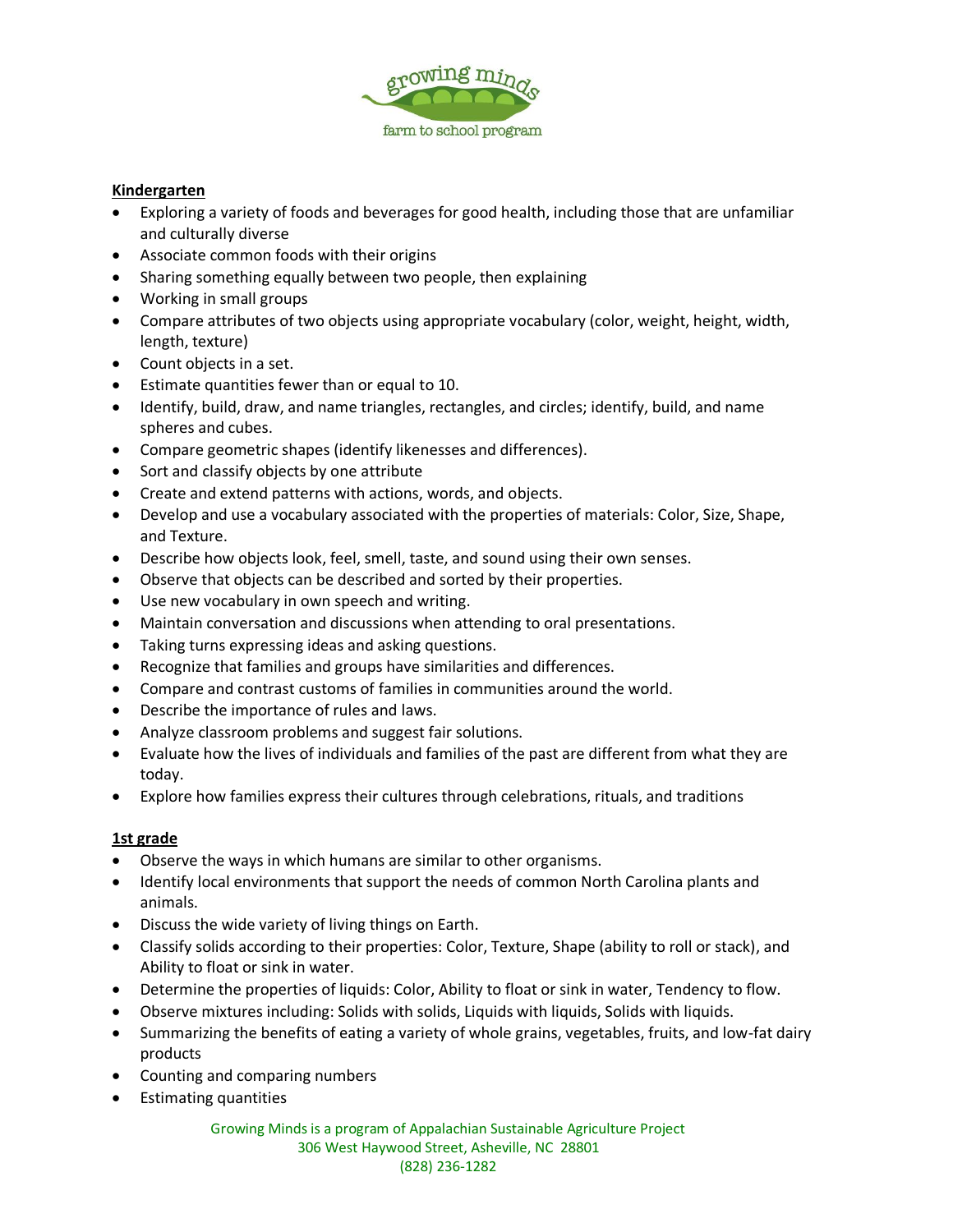

- Developing single-digit addition and subtraction skills
- Telling time at the hour and half hour
- Sort and classify objects by two attributes.
- Basic geometric shapes
- Count syllables in a word.
- Change the beginning, middle, and ending sounds to produce new words.
- Create and state a series of rhyming words that may include consonant blends (e.g., flag, brag).
- Compare and contrast similarities and differences among individuals and families.
- Explore the benefits of diversity in the United States.
- Participate in democratic decision-making.
- Recognize the need for rules in different settings.
- Identify the need for fairness in rules by individuals and by people in authority.
- Predict consequences that may result from responsible and irresponsible actions.

#### **2 nd grade**

- Identify three states of matter: Solid, Liquid, and Gas.
- Observe changes in state due to heating and cooling of common materials.
- Explain how heat is produced and can move from one material or object to another.
- Show that solids, liquids and gases can be characterized by their properties.
- Investigate and observe how mixtures can be made by combining solids, liquids or gases and how they can be separated again.
- Observe that a new material is made by combining two or more materials with properties different from the original material.
- Learning about the benefits of healthy eating
- Comparing fractions (halves, thirds, fourths) using models.
- Estimating and measure using appropriate units.
- Observing changes in state due to heating and cooling of common materials.
- Addition and subtraction of multi-digit numbers
- Patterns
- Line plots, tallies
- Define and recognize odd and even numbers.

#### **3 rd grade**

- Analyzing what it means to be healthy
- Learning how to plan meals and snacks using appropriate portion sizes
- Representing fractions concretely and symbolically (halves, fourths, thirds, sixths, eighths).
- Multiplication and division
- Estimate and measure using appropriate units: Capacity (cups, pints, quarts, gallons, liters), Length (miles, kilometers), Mass (ounces, pounds, grams, kilograms), Temperature (Fahrenheit, Celsius).
- Listen actively by: facing the speaker, making eye contact, asking questions to clarify the message, asking questions to gain additional information and ideas.
- Read aloud grade-appropriate text with fluency, comprehension, and expression.